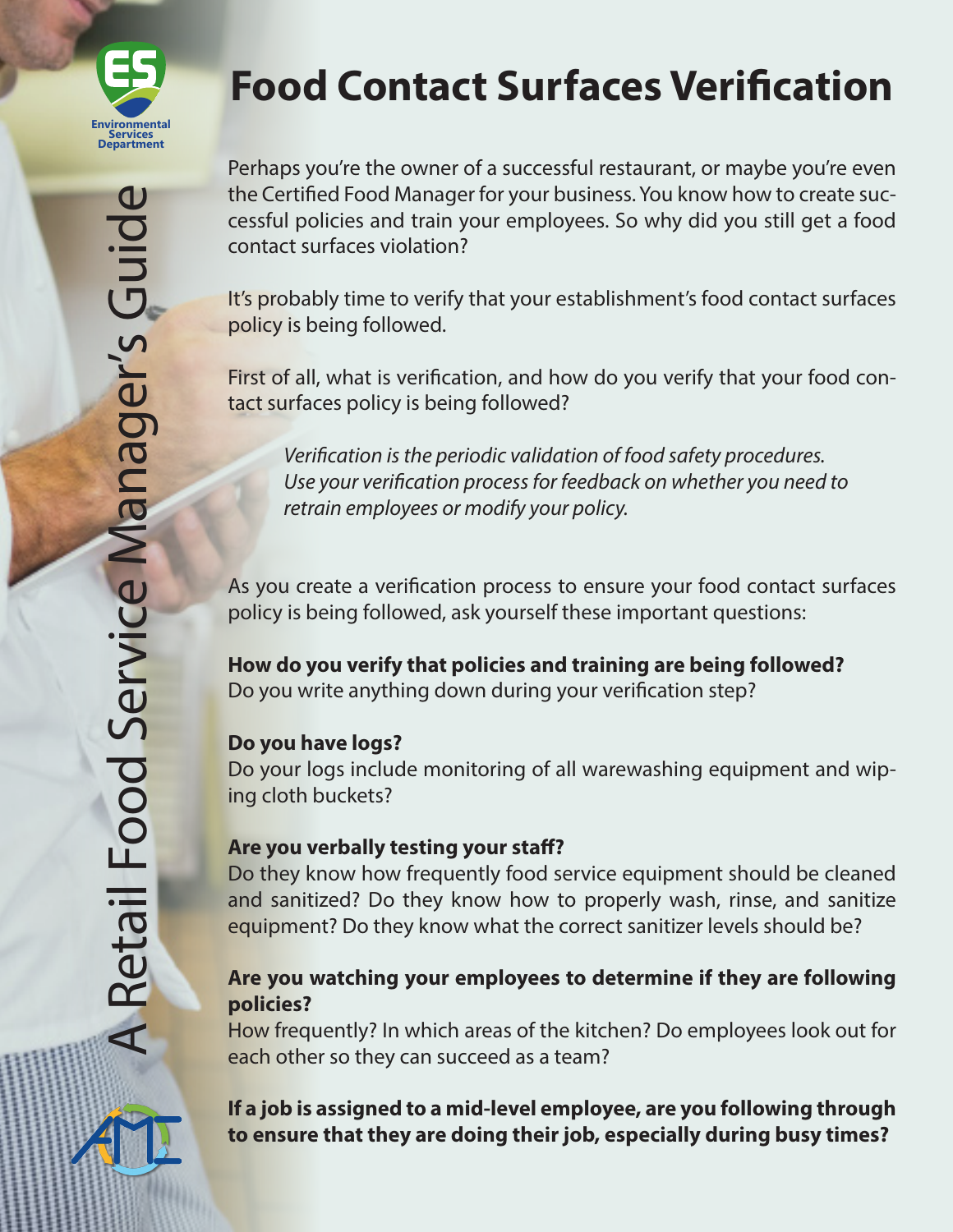

#### **How often do you verify that your policies are followed?**

Do you check logs daily? After each meal? Weekly? Frequent verification is helpful to ensure that prompt feedback can be given.

## **What do you do if a policy is not being followed properly or an item is found to be out of compliance?**

Use areas of non-compliance to provide targeted training for your staff.

### **How do you document corrective actions?**

## **Completing the AMC Cycle for Continual Improvement**

When you find areas of non-compliance in your establishment, such as employees not properly cleaning and sanitizing food equipment, try to determine the root cause. Was it because your employees need additional training? Or can you adjust your policy to make it more complete?

Think about how you can prevent this issue from happening again.

Was it a problem with the…

| Policy?                                     | Or Training?                                                                 |
|---------------------------------------------|------------------------------------------------------------------------------|
| Warewashing sink/dishmachine is broken      | Employees are not using clean hands to<br>handle clean equipment             |
| Sanitizer container is empty                | Employees are not soaking equipment<br>long enough in the sanitizer solution |
| Insufficient space to effectively clean and | Employees are not checking sanitizer                                         |
| sanitize equipment                          | levels                                                                       |
| Shortage of buckets to store wiping         | Employees are not storing wiping cloths                                      |
| cloths                                      | in the buckets between uses                                                  |
| Instructions for warewashing are incom-     | Employees get busy and don't properly                                        |
| plete or missing                            | air dry equipment                                                            |

If the issues are related to an incomplete policy, then you may wish to consider these steps.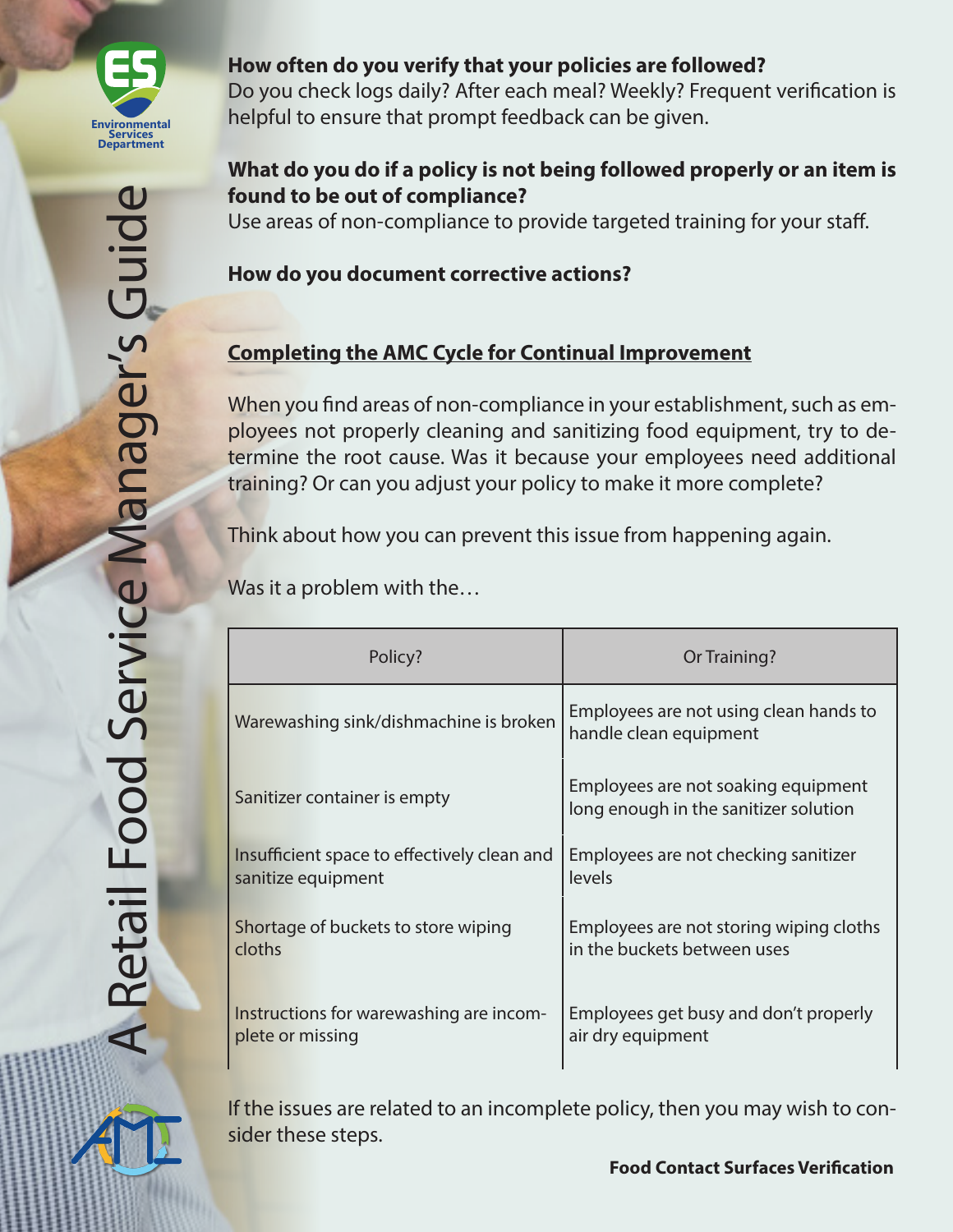

Sometimes you may want to write a completely separate policy. For example, setting up and monitoring a 3-compartment sink is very different than a dishmachine. You may want to have a separate policy with clear instructions for each piece of equipment to avoid any confusion.

Similarly, wiping cloths are not used to clean and sanitize solutions but instead to just remove debris during food preparation. Having a separate policy that clearly explains the use of wiping cloths and their storage could help ensure success.

If the issues are related to training, then you may wish to think about these interventions.

Staff may need additional training in a particular area. Remem ber to provide feedback to staff quickly, so that bad habits are not formed.

Who is failing to follow policies? Maybe your training has focused on new staff, and your senior staff may need a refresher training.

Perhaps you need to have more frequent food safety check-ins or training. Brief, frequent trainings are more effective than a one-time lecture on food safety.

You may want to focus a training on corrective actions. Sometimes staff see a problem but do not take action because they think that it is someone else's responsibility. Or your staff may not feel that they have the authority to take action on a particular issue. For ex ample, a new employee may think they are not allowed to remind their peers how to clean equipment, when applicable. Be sure that you explain your corrective action process to staff, for example, ex plaining that warewashing is a team effort and successful ware washing requires reminders from the entire team.

Do your employees know who to ask when they have a warewash ing question? Be sure that there is someone available for food safety questions on every shift.

The last part of a verification process for managers is to review verification documents and logs to look for patterns and problem areas. These may be times of day when wiping cloth use is more likely to be forgotten, or how